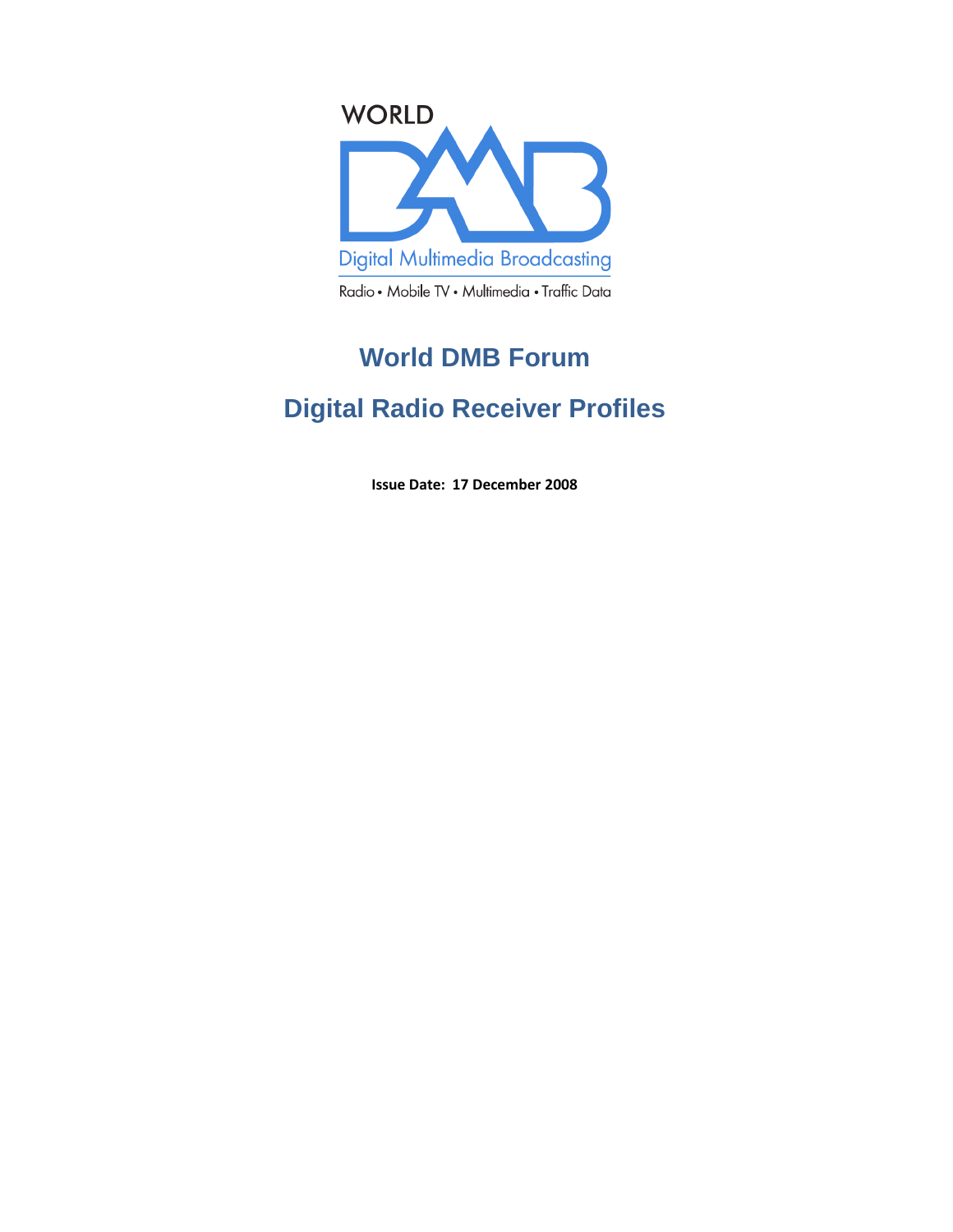# **World DMB Digital Radio Receiver Profiles**

#### **Summary**

The World DMB Digital Radio Receiver Profiles are designed to help create a vibrant digital radio market across Europe and the world by defining minimum functionality for different classes of digital radio receivers that use the Eureka 147 based DAB system. This provides broadcasters with confidence that the services they plan will be receivable, and manufacturers that their technology investments will be supported by services. The consumer gains from knowing that the product they have chosen contains the necessary features to provide them with a consistent quality of experience and assured levels of interoperability across Europe and beyond.

Products designed to meet the World DMB Receiver Profiles will decode all audio services, along with other features depending on the complexity of the receiver. The profiles were developed by World DMB, in collaboration with the EBU and EICTA, with the aid of member experts representing silicon manufacturers, consumer device manufacturers, radio broadcasters and other experts from across the industry. The composition of the profiles takes into account manufacturing issues, broadcaster requirements, consumer experience and other market aspects.

Broadcasters and regulators may select any of the audio and multimedia capabilities of the Eureka 147 family of standards to meet the specific needs of their market with confidence, whilst those already broadcasting are able to plan the introduction of more advanced features.

#### **Scope**

The World DMB Digital Radio Receiver Profiles define the minimum functionality requirements of products within each profile. Manufacturers may offer additional features in order to differentiate their product from others.

The Receiver Profiles are composed of **mandatory features** which must be implemented and **recommended features** which offer enhancements with wide appeal.

Manufacturers making products to receive Eureka 147 based services are encouraged to self-declare adherence of a product to one of the Receiver Profiles. Manufacturers intend to develop a logo to promote digital radio receivers offering this pan-European interoperability.

Broadcasters may use the Receiver Profiles to plan services for maximum take-up and to help listeners to make sensible purchasing decisions.

Regulators may use the Receiver Profiles to develop strategies and policies for digital radio broadcasting within national boundaries or with reference to trans-national and harmonised markets.

The Receiver Profiles describe minimum functionality; the implementation of each feature in conformance with the relevant ETSI standards is best determined by each manufacturer and is not proscribed.

In-car products are subject to the normal safety related conditions, for example limitations for scrolling, access to services while driving, image per second limitations, etc, according to regulators or OEM requests.

Products which do not meet the requirements of any profile may continue to be manufactured for established digital radio markets on a market-specific basis.

The World DMB Receiver Profiles reflect receiver design issues and broadcaster capabilities appropriate for the current period and for the foreseeable future. Future changes and additions to the ETSI standards defining the Eureka 147 family of standards, technology advances and market developments will be reviewed and may lead to revision of these Receiver Profiles.

World DMB will publicise the Receiver Profiles and actively encourage its members to adopt them.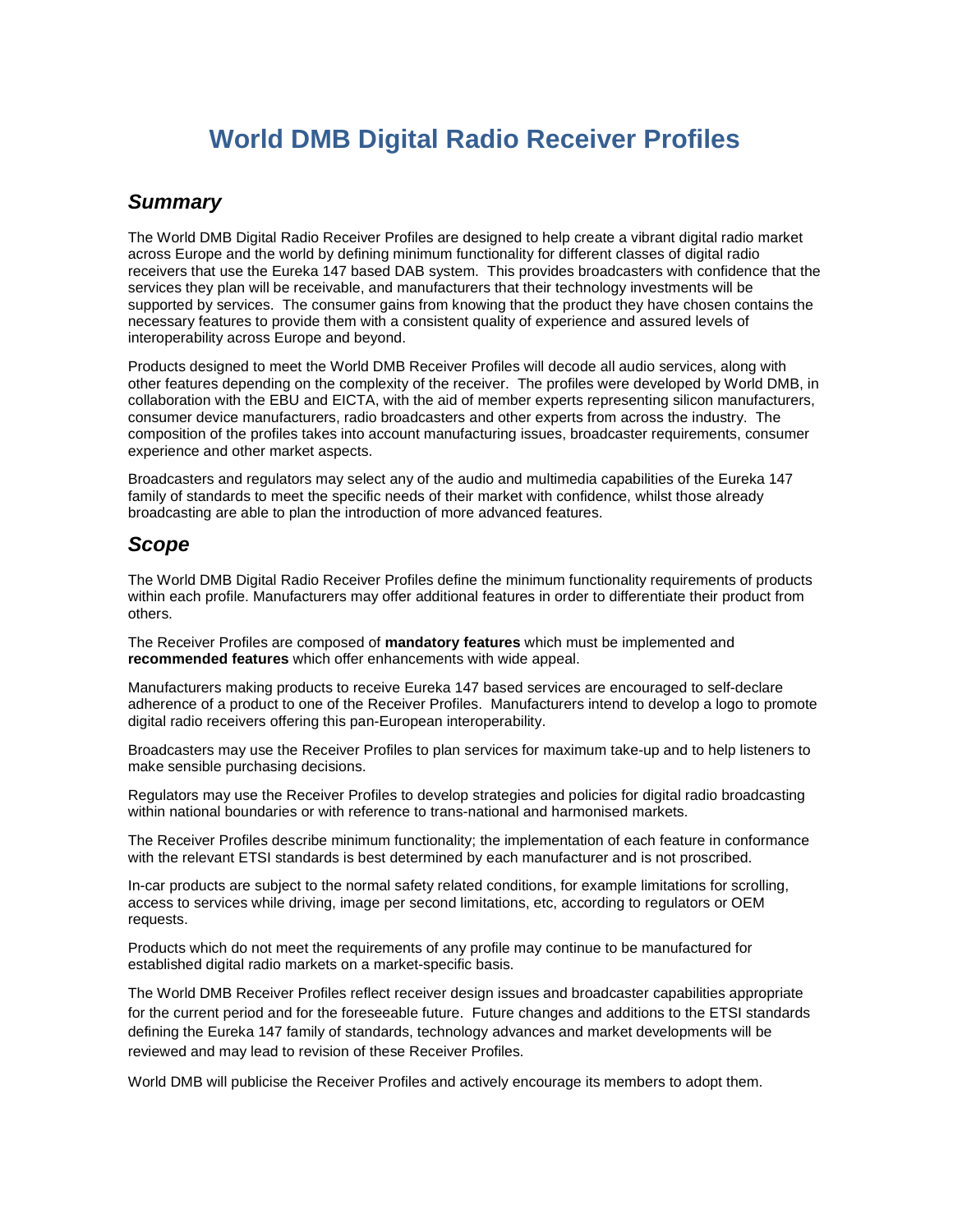## **Receiver Profile 1 - Standard Radio Receiver**

**This is an audio receiver with a basic alphanumeric display.** 

| Spectrum <sup>1</sup>       | Band 3 reception (174 to 240 MHz) is mandatory in all territories.<br>L-Band reception (1452 to 1492 MHz) is mandatory for all in-car products and for<br>receivers sold in territories with L-Band services on-air or licensed <sup>2</sup> .                                                                                                                                                    |
|-----------------------------|---------------------------------------------------------------------------------------------------------------------------------------------------------------------------------------------------------------------------------------------------------------------------------------------------------------------------------------------------------------------------------------------------|
| Channel decoding            | Decoding of a minimum of one sub-channel is mandatory.<br>Decoding of a minimum of 280 Capacity Units (e.g. 256 kbps@UEP1) is mandatory<br>for sub-channels containing DAB audio services <sup>3</sup> .<br>Decoding of a minimum of 144 Capacity Units (e.g. 256 kbps@EEP3B,<br>192 kbps@EEP3A, 96kbps@EEP1A) is mandatory for sub-channels containing<br>$DAB+4$ or DMB services <sup>5</sup> . |
| Audio                       | MPEG layer $2^6$ decoding is mandatory.<br>MPEG-4 HE AACv2 $^7$ decoding is mandatory $^8$ .                                                                                                                                                                                                                                                                                                      |
| Text                        | Service label (station name) display is mandatory.<br>Dynamic label display is mandatory on products with a 2-line display or better<br>(except for in-car products).<br>Support for the extended RDS character set <sup>9</sup> is recommended on products with a<br>suitable display.                                                                                                           |
| <b>EPG</b>                  | EPG <sup>10</sup> presentation is recommended for products with a suitable display. When<br>implemented it may be used to select services.                                                                                                                                                                                                                                                        |
| Analogue services           | FM-RDS <sup>11</sup> and MW (AM) decoding is recommended for all products.                                                                                                                                                                                                                                                                                                                        |
| <b>Traffic &amp; Travel</b> | For in-car products, $TPEG^{12}$ and $TMC^{13}$ decoding is recommended.<br>For in car products, announcement signalling and switching is recommended.                                                                                                                                                                                                                                            |
| Service Following           | For in-car products which include FM-RDS decoding, service following between<br>DAB, DAB+ and DMB services and their signalled simulcasts <sup>14</sup> carried on FM-RDS<br>is mandatory.<br>For in-car products, service following between DAB, DAB+ and DMB services and<br>their signalled simulcasts <sup>15</sup> carried in adjacent DAB ensembles is recommended.                         |

 $\overline{a}$ 

- As defined in ISO EN 62106
- <sup>12</sup> As defined in ISO TS 18234
- <sup>13</sup> As defined in ETSI TS 102 368

 $1$  Note that centre frequencies used in Europe are not used throughout the world; receivers designed for global use will need to tune to other centre frequencies

<sup>&</sup>lt;sup>2</sup> See www.worlddab.org for details

 $3$  As defined in ISO EN 62104

 $^{4}$  As defined in ETSI TS 102 563

<sup>5</sup> As defined in ETSI TS 102 428

<sup>6</sup> As defined in ETSI EN 300 401

 $7$  As defined in ETSI TS 102 563 and ETSI TS 102 428

 $^8$  Note that BSAC audio is used in DMB profile 1 but is not required for European receivers<br><sup>9</sup> As defined in the RDS Forum proposed revision to ISO EN 62106 (see www.rds.org.uk)

 $10$  As defined in ETSI TS 102 818 and TS 102 371; decoded from X-PAD (see EN 300 401 clause 7.4 (v1.4.1)

 $\frac{1}{2}$  contracts)) and packet mode including FEC (see EN 300 401 clause 5.3.5 (v1.4.1 onwards))

<sup>&</sup>lt;sup>14</sup> Signalling of alternate sources of the same programme using FIG 0/6, FIG 0/21, etc, and on FM-RDS services using RDS ODA 147 (ETSI EN 301 700)

 $15$  Signalling of alternate sources of the same programme using FIG 0/6, FIG 0/21, etc